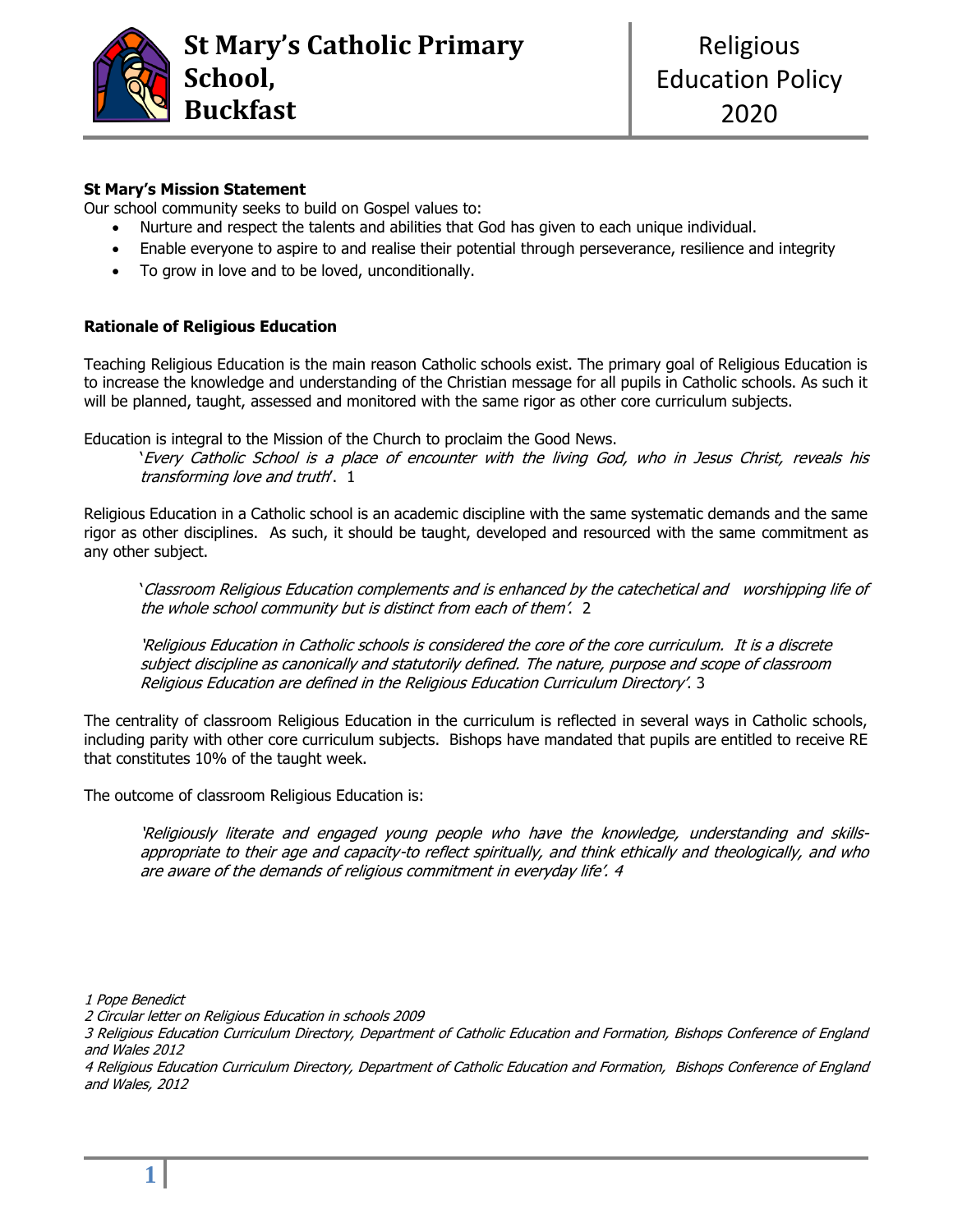

# **The aims of Religious Education as stated in the Religious Education Curriculum Directory are:**

- To present engagingly a comprehensive content which is the basis of knowledge and understanding of the Catholic faith;
- To enable pupils continually to deepen their religious and theological understanding and be able to communicate this effectively;
- To present an authentic vision of the Church's moral and social teaching so that pupils can make a critique of the underlying trends in contemporary society;
- To raise pupils' awareness of the faith and traditions of other religious communities in order to respect and understand them;
- To develop the critical faculties of pupils so that they can relate their Catholic faith to daily life;
- To stimulate pupils' imagination and provoke a desire for personal meaning as revealed in the truth of the Catholic faith;
- To enable pupils to relate to the knowledge gained through Religious Education to their understanding of other subjects in the curriculum;
- To bring clarity to the relationship between faith and life, and between faith and culture.

Religious Education Curriculum Directory, Department of Catholic Education and Formation, Bishops Conference of England and Wales 2012

# **Religious Education – Curriculum Time Allocation**

10% of curriculum time is allocated to Religious Education. This does not include Collective Worship or the teaching of RSE (please refer to separate RSE Policy).

#### **Programme of Study**

To fulfil the aims of the Religious Education Curriculum Directory and the four areas of study outlined in this document: Revelation, Church, Celebration and Life in Christ religious education is primarily taught through the 'Come and See' programme of work.

### **Process**

Religious Education, in the Diocese of Plymouth, is taught through the process of Explore, Reveal and Respond. As outlined in both the RECD and Catechism of the Catholic Church Explore, Reveal and Respond follows the pattern of the human **search** for meaning, God's initiative in **Revelation** and the **response** in faith.

"The special character of the Catholic school, the underlying reason for it, the reason why Catholic parents should prefer it, is precisely the quality of the religious instruction integrated into the education of the pupils." RECD 2012

### **Methodology**

A variety of teaching and learning strategies and resources will be used by teachers, from across the curriculum, and adapted appropriately to the needs and learning styles of the pupils.

'Religious Education' makes use of a range of appropriate teaching methods, according to the age and ability of the pupils and that opens up for pupils the mystery of God's saving action in Jesus Christ' RECD.

### **Inclusion and Equality**

All pupils in our school, regardless of ability, faith and background, will have appropriate differentiated access to the Religious Education programme. We strive to do the best for all our pupils, irrespective of disability, educational needs, race, nationality, ethnic or national origin, sex, gender religion or sexual orientation or those who are disadvantaged.

'Children of all abilities benefit from ways of learning and knowing which are not necessarily reliant on cognitive ability, in particular, the learning of the heart'. RECD

### **Right of Withdrawal from Religious Education**

Parents have the right of withdrawal from RE for their children.